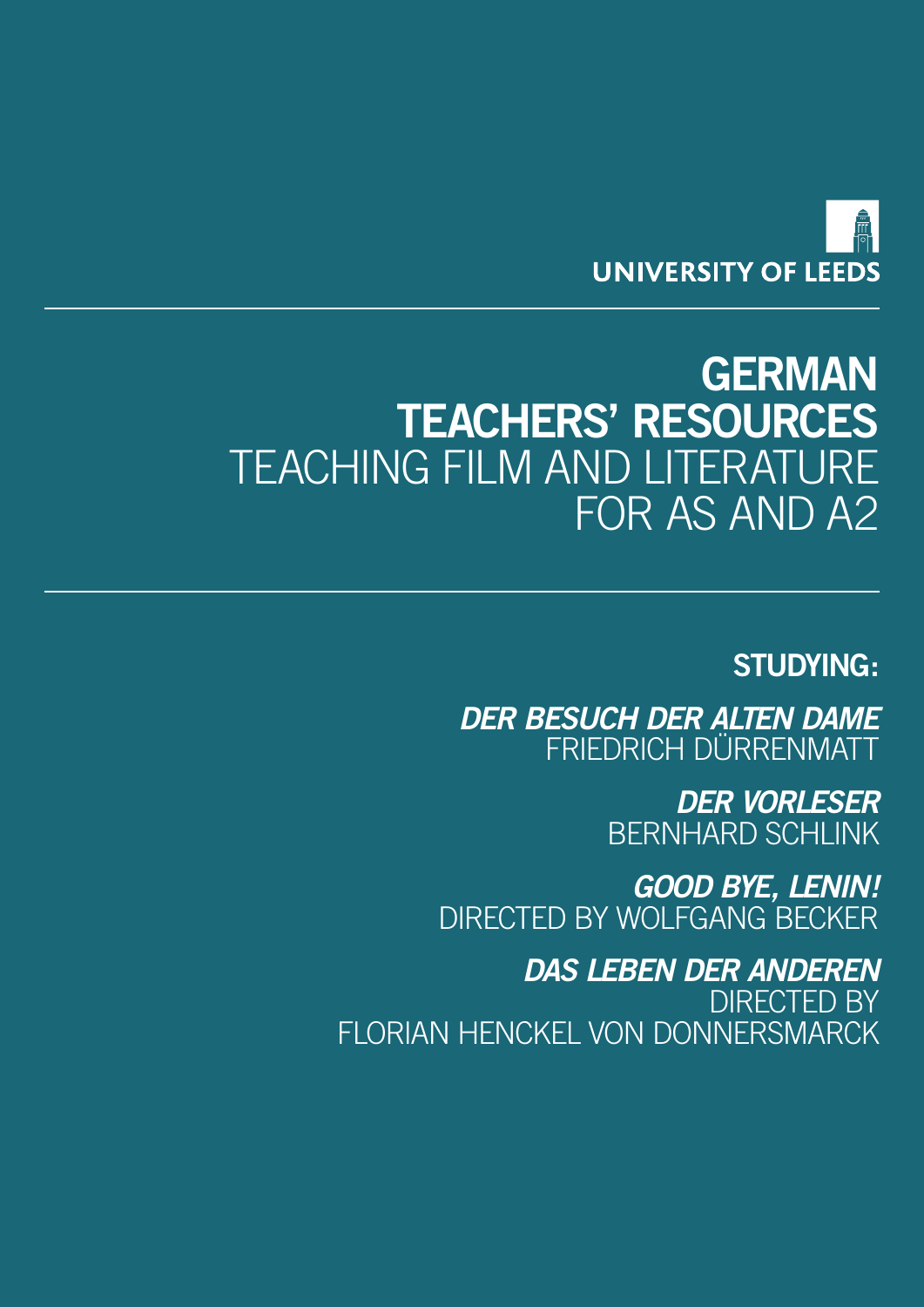# **CONTENTS**

|--|--|

# **TEXT ANALYSIS**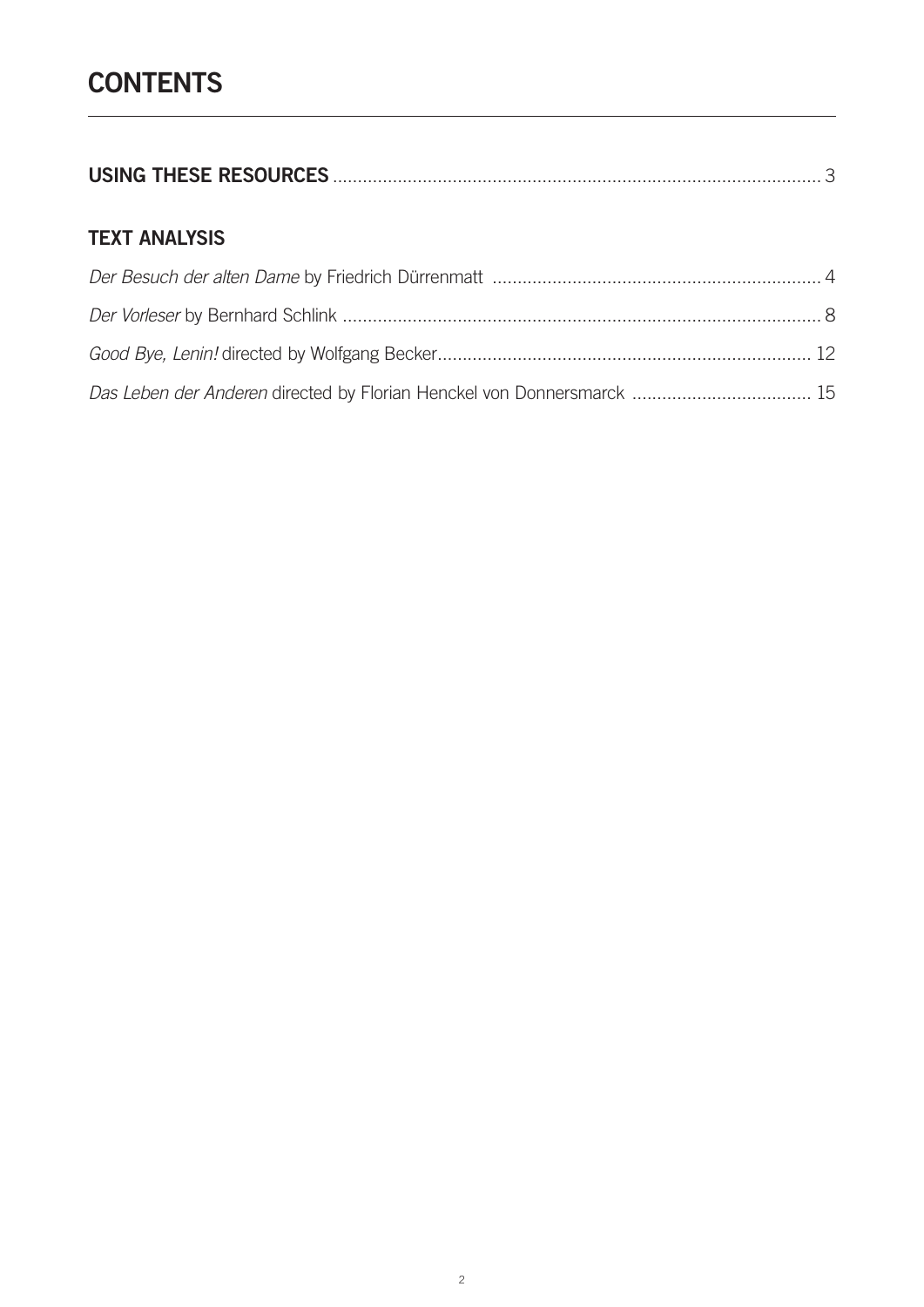# <span id="page-2-0"></span>**INTRODUCTION AND RESOURCE RATIONALE**

These resources have been developed in response to changes in the content of the AS/A2 curricula for modern foreign languages (French, Spanish and German), which are effective from September 2016. They have been designed to give support and guidance to MFL teachers in selecting and teaching the film and literature content of the curricula.

There are five sections to this resource:

# **1. Why teach this text?**

This section explains the relevance and benefits of teaching this text/film for teachers and their students. It also describes how the text/film fits in to the A-level as a whole, as well as its links with other A-level subjects.

# **2. Ways to read this text**

This section briefly describes the different critical lenses for reading a text/film, as well as outlining different themes. This section will be particularly useful for the A2 exam questions, which are theme-based. Topics from previous exam questions have been integrated into this section.

# **3. Students**

This section suggests how this text/film can appeal to certain students, according to interests, studies and background. For example this film will appeal to students who may be interested in studying social policy.

# **4. Useful passages/sequences**

This section highlights specific sequences/passages from the film/text that are especially rich and point towards the ways in which these can be used for teaching.

# **a. Characters**

This sub-section highlights a passage which would be useful in the teaching of characterisation and character relationships in the text/film. This sub-section is particularly useful for the AS exam questions, which focus on character analysis.

# **b. Themes**

This sub-section highlights a passage which would be useful in the teaching of a major theme in the context of the whole text/film. This selected sequence/passage is normally an effective inroad for the discussion of the wider concerns/themes of the text/film. This sub-section is particularly useful for the A2 exam question, which is based on wider analysis of themes/contexts.

# **c. Language**

This sub-section highlights a linguistically rich and/ or interesting passage/sequence in terms of grammar, style, tone, genre, register, dialect, pronunciation etc. This sub-section is not exam-focused but teachers may find it useful for other focuses i.e. themes, characterisation, genre.

# **d. Cinematography/form and genre**

The cinematography sub-section focuses on directorial and cinematographic technique in films. It aims to guide teachers who may not be familiar with teaching film. This sub-section is particularly useful for AS and A2 exam questions that deal with colour, sound, directorial technique, etc.

The form and genre sub-section focuses on the structure, form and genre of literary texts in order to guide the teaching of certain kinds of texts (novels and plays).

# **5. Further reading**

This section provides links to websites, useful sources, articles and online books in English and each target language that can be used as pedagogic resources and/or preparatory material.

# **Project team**

Written by Beatrice Ivey (French), Ian Ellison (German) and Marcel Obst (Spanish) – School of Languages, Cultures and Societies, University of Leeds

Supported by Professor David Platten, Dr Richard Hibbitt, Professor Diana Holmes (French), Professor Stuart Taberner (German), Dr Stuart Green (Spanish) and Dr Matthew Treherne (Head of School) – School of Languages Cultures and Societies, University of Leeds

Managed by Esther Harper, Educational Engagement/ School of Languages, Cultures and Societies, University of Leeds

With thanks to Margaret Chambers and Chary Gonzalez-Latham, Notre Dame Catholic Sixth Form College, Leeds

# **Further support**

To find out how the University of Leeds can support your teaching, including teachers' conferences, CPD, learning festivals and further resources, contact our Arts Engagement Team:

- w: <www.leeds.ac.uk/artsteachers>
- e: [artsfestival@leeds.ac.uk](mailto:artsfestival%40leeds.ac.uk?subject=)
- t: 0113 3431646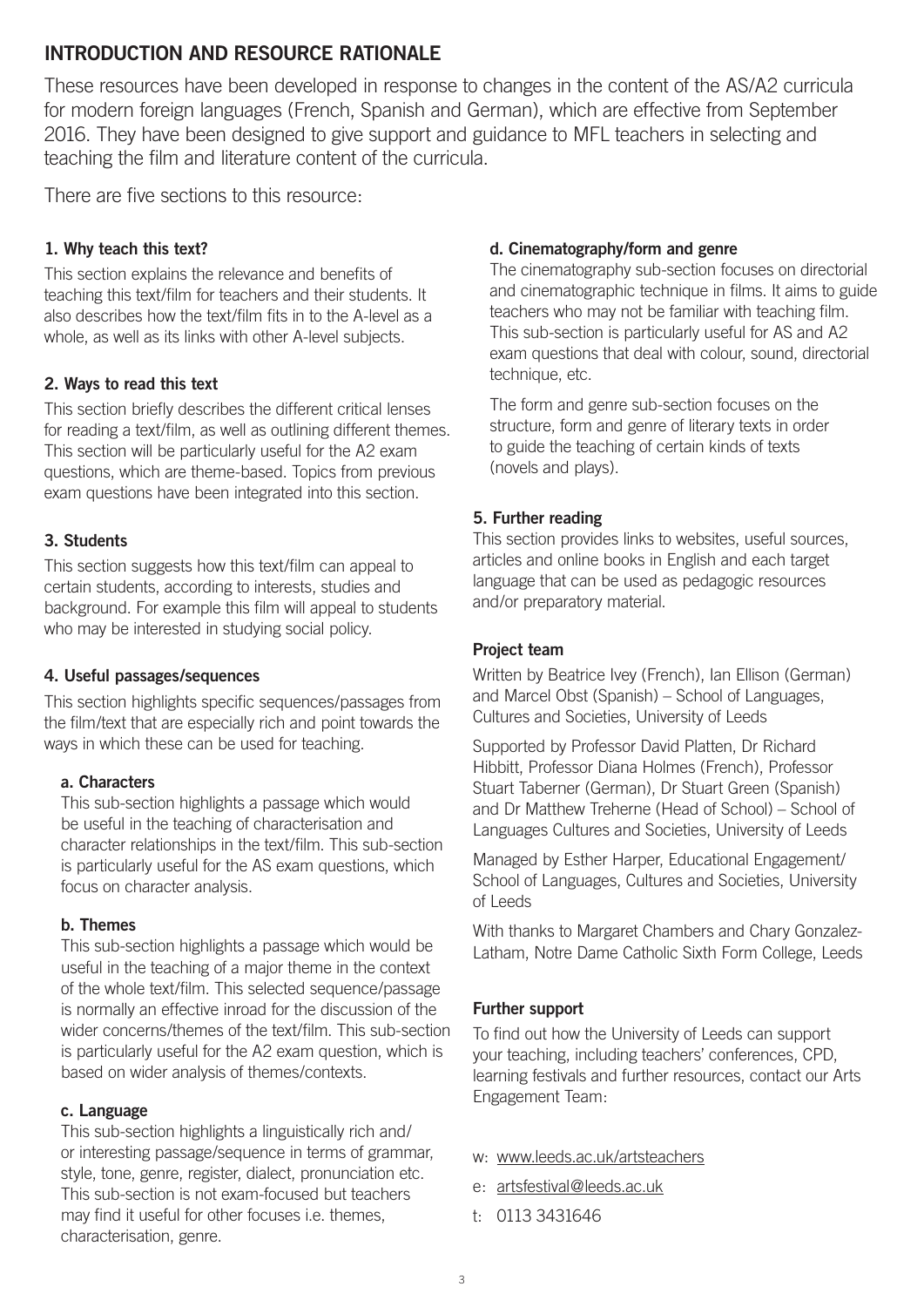

# <span id="page-3-0"></span>*DER BESUCH DER ALTEN DAME* FRIEDRICH DÜRRENMATT, 1956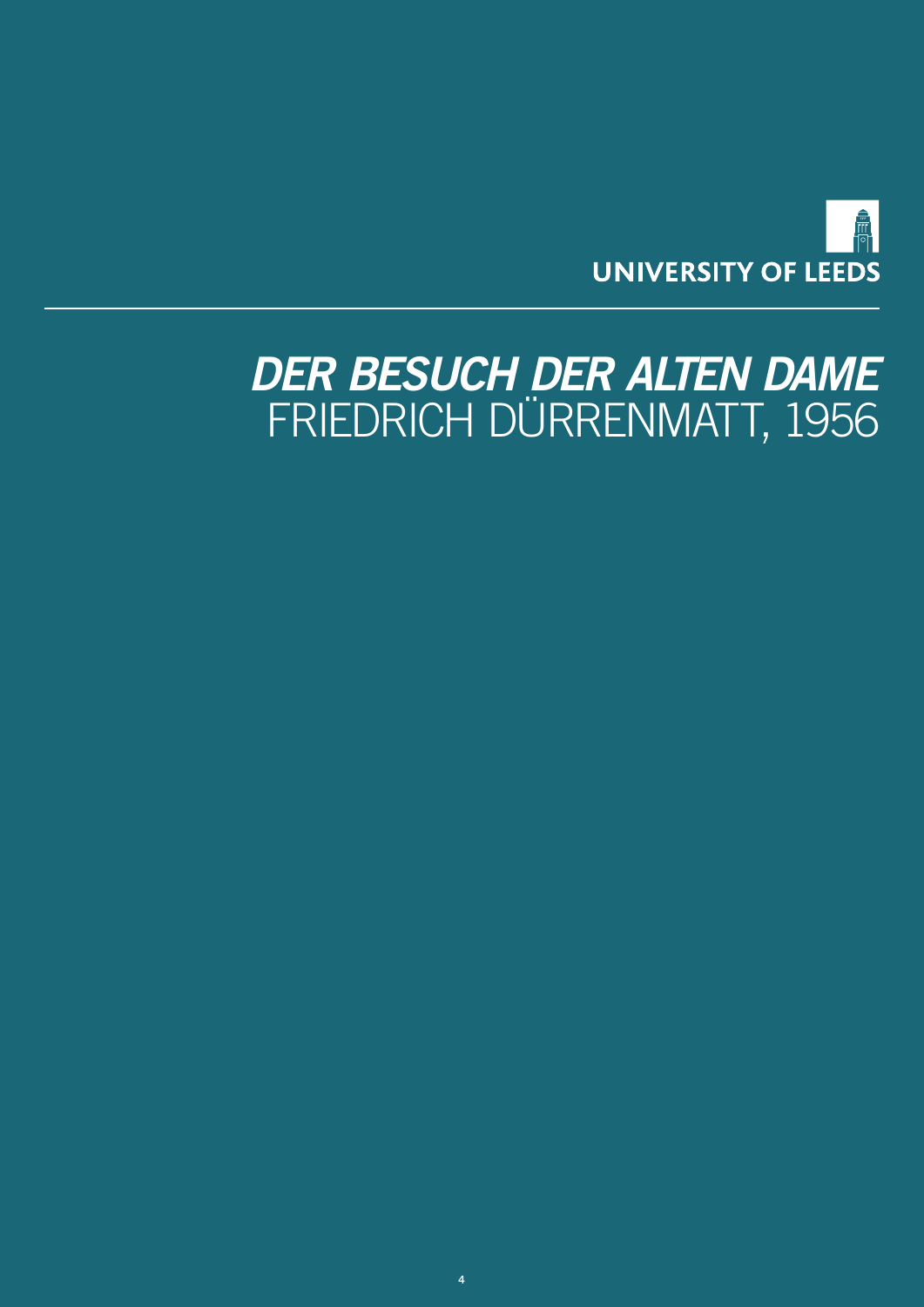# *DER BESUCH DER ALTEN DAME***, FRIEDRICH DÜRRENMATT, 1956 (ROUTLEDGE FOREIGN LITERATURE CLASSICS, ED. BY PAUL KURT ACKERMANN: 1973)**

When famed billionaire Claire Zachanassian returns to her hometown of Güllen, she offers the impoverished townsfolk a terrible bargain and a seemingly impossible choice: she will bequeath a svast sum of money to the town, but they must kill Alfred Ill, the man who jilted her in her youth.

### **Why teach this text?**

This Swiss tragicomedy is one of the most acclaimed pieces of twentieth century German language literature. Its pessimistic social vision of a post-war Europe allows the play to be encountered again and again by new audiences, since the location and time period of the drama remain unspecified. The play treads a fine line between uproarious comedy and dark, disturbing tragedy. Dramatic tension intensifies as the play builds inexorably towards its climactic moment of truth – will the townsfolk kill one of their own for money? With unsettling humour and touches of Greek tragedy and German Expressionism, Dürrenmatt explores the nature of human behaviour when people are in desperate circumstances.

### **Ways to read this text**

First and foremost this play examines the corruptive power of money on even the most morally virtuous of people, as well as questioning the morality of revenge as justice and asking to what extent justice may be bought. Over the course of the play we witness the behaviour of representatives of institutions of justice in reaction to the offer made by Claire Zachanassian. Yet this play may also be read from a feminist perspective, as Dürrenmatt considers the agency of women in society, the lack of choices or opportunities available, and the dehumanisation they may face when society deems their actions to be wrongful. *Der Besuch der alten Dame* questions not only whether vengeance or justice can ever be bought, but also examines perception and sight, what makes an individual human, and the nature of love. Employing a variety of stylistic and theatrical techniques in this play, Dürrenmatt notably relies on repetition, contradiction, black comedy, and Brecht's *Verfremdungseffekt*, distancing the audience and reader from the play's content to allow them to better understand and critique the play's themes.

# **Students**

Although the play's complex language and alienating style may prove challenging for some students, its social critique of human behaviour still remains relevant today, and may even provide links to other topic areas on the German A-level syllabus, such as social responsibility, poverty, the law and justice, or ethics in the media and the press. *Der Besuch der alten Dame* may appeal to students of drama, history, politics and philosophy, or those interested in pursuing careers in journalism or politics.

# **Useful passages**

## **1. Themes**

#### *Verfremdungseffekt*

While not strictly speaking a theme of the play, this dramatic technique is key to understanding how Dürrenmatt's text functions and what his intentions are. First developed by Brecht in the 1930s, this concept in performing arts involves the staging ad performing of a dramatic working such a way that the audience is consciously aware of the strangeness of the play they are watching. Through constant estrangement, defamiliarization, and distancing, the audience may more clearly perceive the playwright's intentions. The often nameless or strangely named characters of the play are to some extent flat, and we are actively prevented from identifying with them or their feelings by the oddities in Dürrenmatt's text. This is exemplified particularly in the naming of Claire's entourage, and in the bizarre scenes where she and Alfred Ill revisit the haunts of their youth, acting out love scenes as if they were younger, and as if Claire had not already demanded his death.

# *'Ich gebe euch eine Milliarde und kaufe mir dafür die Gerechtigkeit'*

Returning to her home town as a wealthy and powerful widow, Claire Zachanassian seeks to right the wrong done to her by Alfred Ill when they were young lovers. He spurned her, marrying another woman, which forced Claire to flee the town with her child in the wake of a failed paternity suit, become a prostitute, and work her way back up through society by marrying for money. Now returning to her hometown, her personal '*Bordell*', she offers the Gülleners a vast bequest on the condition they kill the man who wronged her. Initially, they refuse, but over the course of the play we witness the corruption of representatives of social institutions from the priest, to the schoolmaster, and the policeman, as they rationalize Claire's request, convincing themselves that their killing Ill would be just. This is foreshadowed throughout the play by Claire hiring two former gangsters and saving them from the death penalty, and her positioning over the stage in the second act, a puppet-master pulling all the strings, dangling the prospect of wealth and prosperity before the townspeople to the point where they all become complicit in her scheming.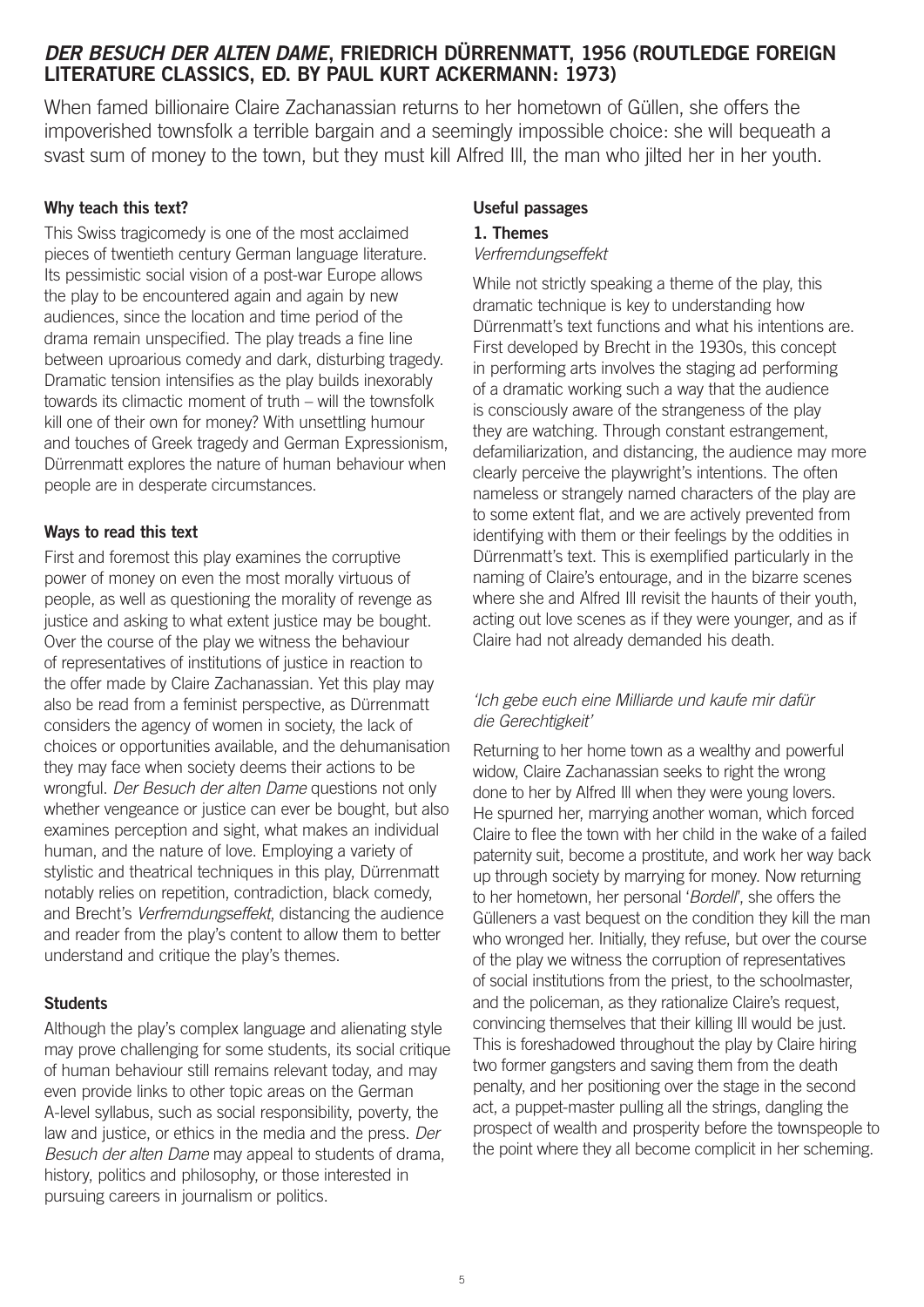# **2. Characters**

**Alfred III:** A shopkeeper, and the town of Güllen's most beloved citzen, Ill is married to Mathilde and father to a son and a daughter. Named as the mayor's successor towards the beginning of the play, he falls from the top of the hierarchy of popularity in the town once his former lover Claire arrives, demanding his death. Ill is an emotional character who shifts from confidence and self-assurance at the start of the play, to paranoid and eventually resigned to his fate as the play ends. He is betrayed by everyone he knows, even his wife and children, all because of the lure of money.

**Claire Zachanassian:** Someone who has known both the highs and lows of society, Claire was Kläri Wäscher as a young girl in Güllen. She and Alfred Ill were lovers, but he cast her aside to marry the daughter of a shopkeeper. As she returns to her hometown as a wealthy old woman, she now takes revenge on Ill for spurning her in favour of money and profit by turning his friends and family against him with the promise of wealth. During the play, Claire is presented as a scheming and dangerous eccentric who has lost her humanity through bitter experience. This is shown through her artificial hair, hand, and leg, as well as her bringing a coffin ready for Ill to Güllen, and her owning a black panther (her nickname for her former lover), who escapes yet is shot during the course of the play.

# **3. Language**

Throughout this play, Dürrenmatt makes use of language to provoke a sense of defamiliarization and confusion in his audience in order to highlight the tragi-comic nature of self-interest and social betrayal in the play. Relying on clichés of advertising, sing-song antiquated vocabulary, strange repetitions, as well as the disorientating fusion of outrageous slapstick and classic Greek tragedy, *Der Besuch der alten Dame* unsettles its audience and grabs their attention. From the very opening scene when Gülleners exchange a range of descriptions of their town, life, and social standing, language is manipulated by Dürrenmatt to great effect. The bizarre rhyming names of Claire's entourage dehumanizes them as victims of her wealth and control, and the odd repetitions of sounds and childish pet names add a sinister feel to dialogue in which no ugly words are spoken, despite the dark subject matter. The citizens of Güllen frequently chant together in one voice, echoing the words of authority figures, and the representatives of social institutions, tempted into betrayed Ill, use language to justify and convince themselves that they are doing right thing. Ill is powerless to fight this, unable to use language to regain some control over his fate; he dies dignified, but in silence.

# **4. Form and genre**

In an extremely distinctive final scene, Dürrenmatt has the Gülleners assemble on stage in two choruses as might be found in an ancient Greek tragedy. Although the content of the speech is still modern, albeit with the strange inflections of vocabulary as seen in the rest of the play, the style of this scene is alarmingly different to the rest of the play – a further example of defamiliarization on Dürrenmatt's part. Traditionally embodying a collective morality towards the protagonist, the Greek chorus's role is altered here: in an odd moment of innocent cynicism, the chorus praises the '*heilige Gut des Wohlstandes*' just after the corpse of Ill has been removed from the stage. This allows the audience to perceive the hypocrisies and cruelties of Western affluence and capitalism, through an ancient theatrical trope. The ancient Greek-style chorus reinforces the timelessness of the themes of greed, power, revenge, corruption, love, hatred, death, justice, crime, and punishment dealt with by Dürrenmatt in his play. The fact that the location of Güllen and the time in which the play is supposed to be set are never specified during the course of the drama likewise indicates not only the play's timeless relevance, but the ubiquity with which such themes as this play's are found in any time and place.

# **Author biography**

Born in 1921 in Switzerland to a Protestant minister and his wife, Friedrich Dürrematt initially studied painting at the University of Zürich, despite his strong interest in philosophy, mathematics and ancient languages. Although he was not particularly successful academically, his bohemian lifestyle enabled him to establish connections in the world of art and literature, and in 1952 he published his first short story. Abandoning his studies, Dürrenmatt married the actress Lotti Geissler, becoming a prolific writer of novels, plays, criticism, and radio dramas. Der Besuch der alten Dame, first performed in 1956 when the playwright was aged 35, remained Dürrenmatt's most successful and critically acclaimed work in his lifetime, ensuring his lasting reputation as one of German language literature's most well regarded twentieth century playwrights.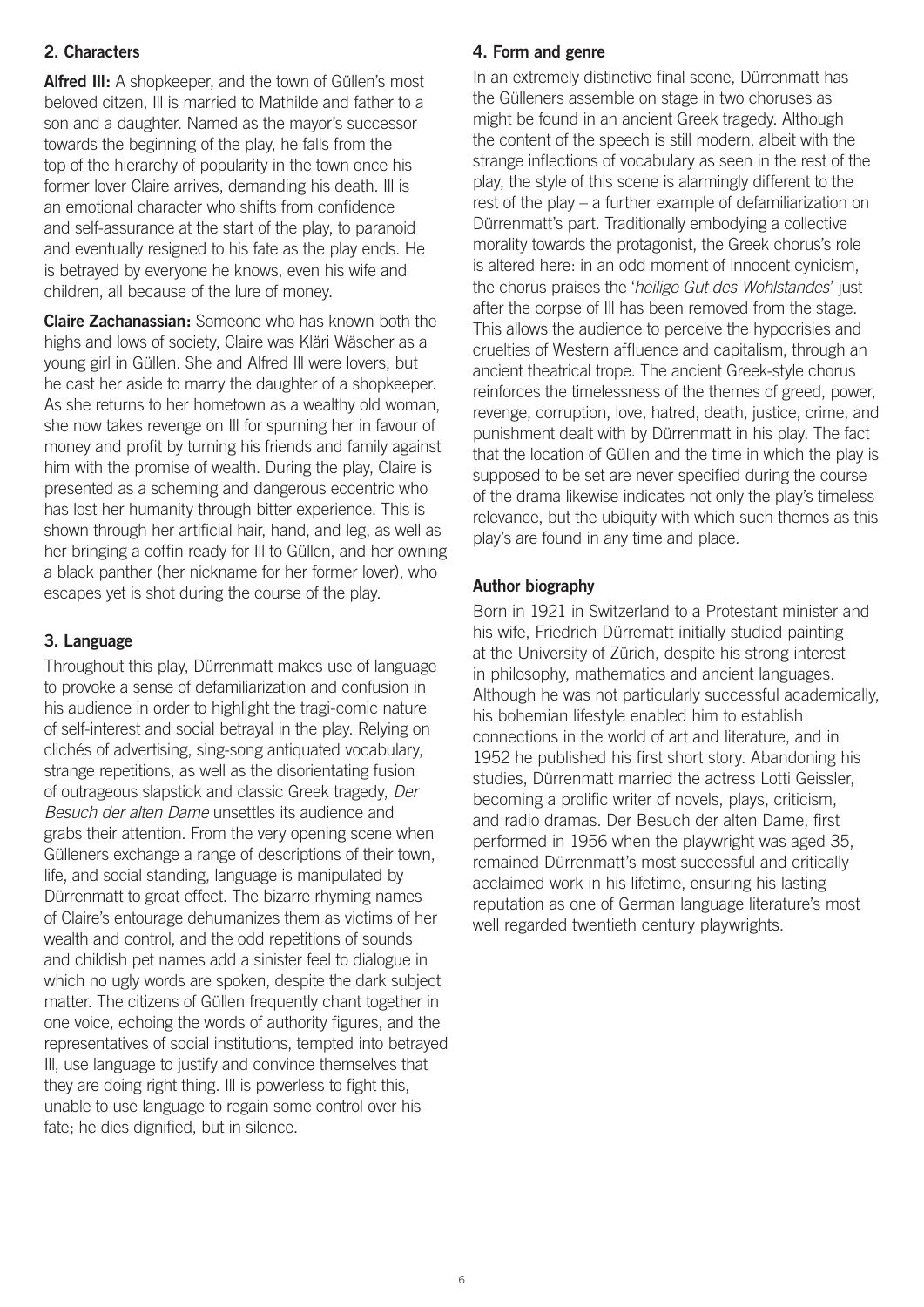# **Further reading**

- Loram, Ian C., '"Der Besuch der alten Dame" and "The Visit"', in *Monatshefte* 53:1 (1961), pp. 15–21
- Matzkowski, Bernd, *Der Besuch der alten Dame: Textanalyse und Interpretation* (Hollfeld: C. Bange Verlag GmbH, 2011)
- Reed, Eugene E., 'Dürrenmatt's "*Der Besuch der alten Dame*": A Study in the Grotesque', in *Monatshefte* 53:1 (1961), pp. 9–14
- Sandford, John E., 'The Anonymous Characters in Dürrenmatt's *Der Besuch der alten Dame', in German Life and Letter*s, 24:4 (1971), pp. 335–345
- Whitton, Kenneth S. *The Theatre of Friedrich Dürrenmatt* (London: Berg Publishers, 1980)

### **Useful websites**

• <http://www.press.uchicago.edu/books/durrenmatt/index.html>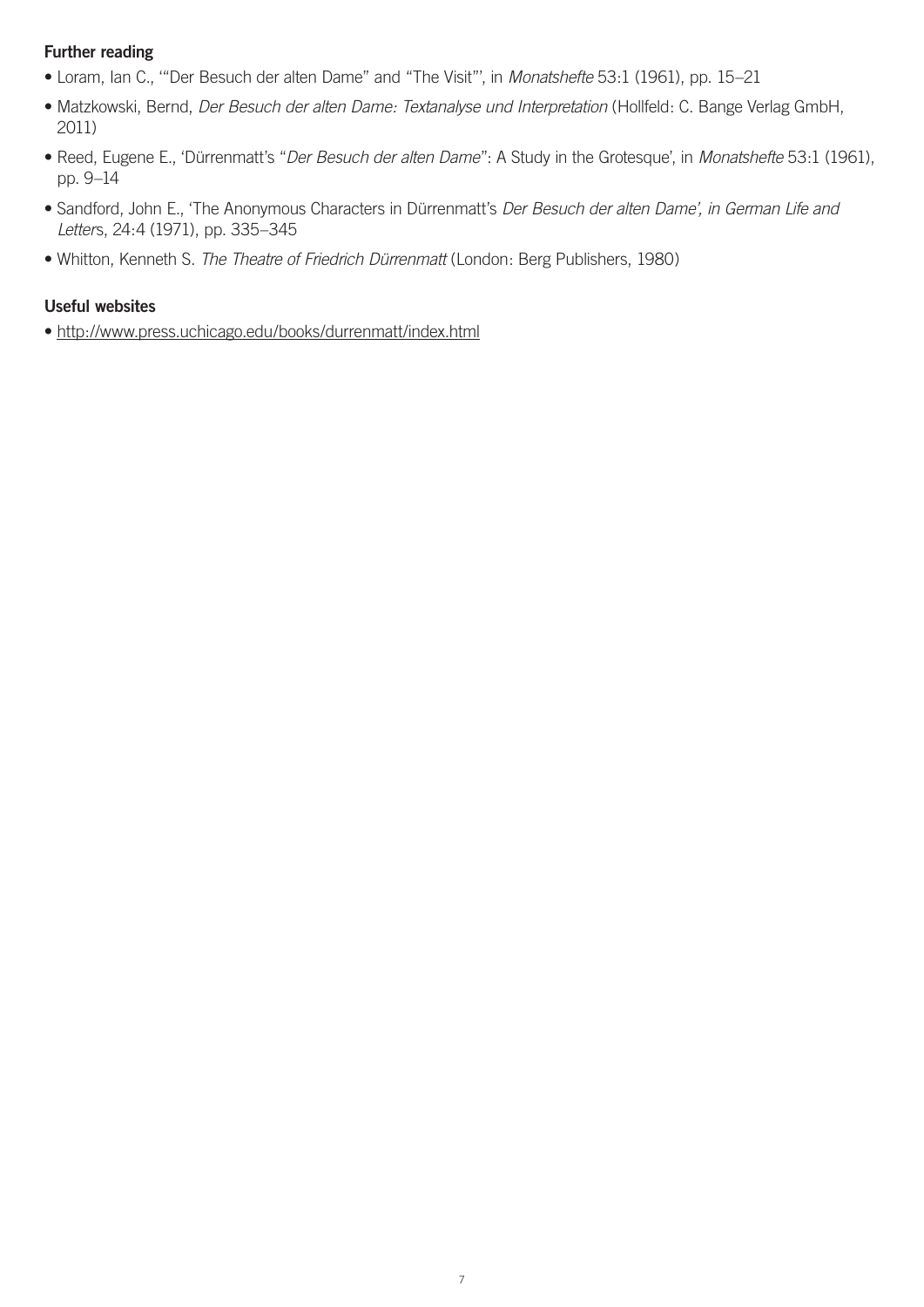

# <span id="page-7-0"></span>*DER VORLESER* BERNHARD SCHLINK, 1995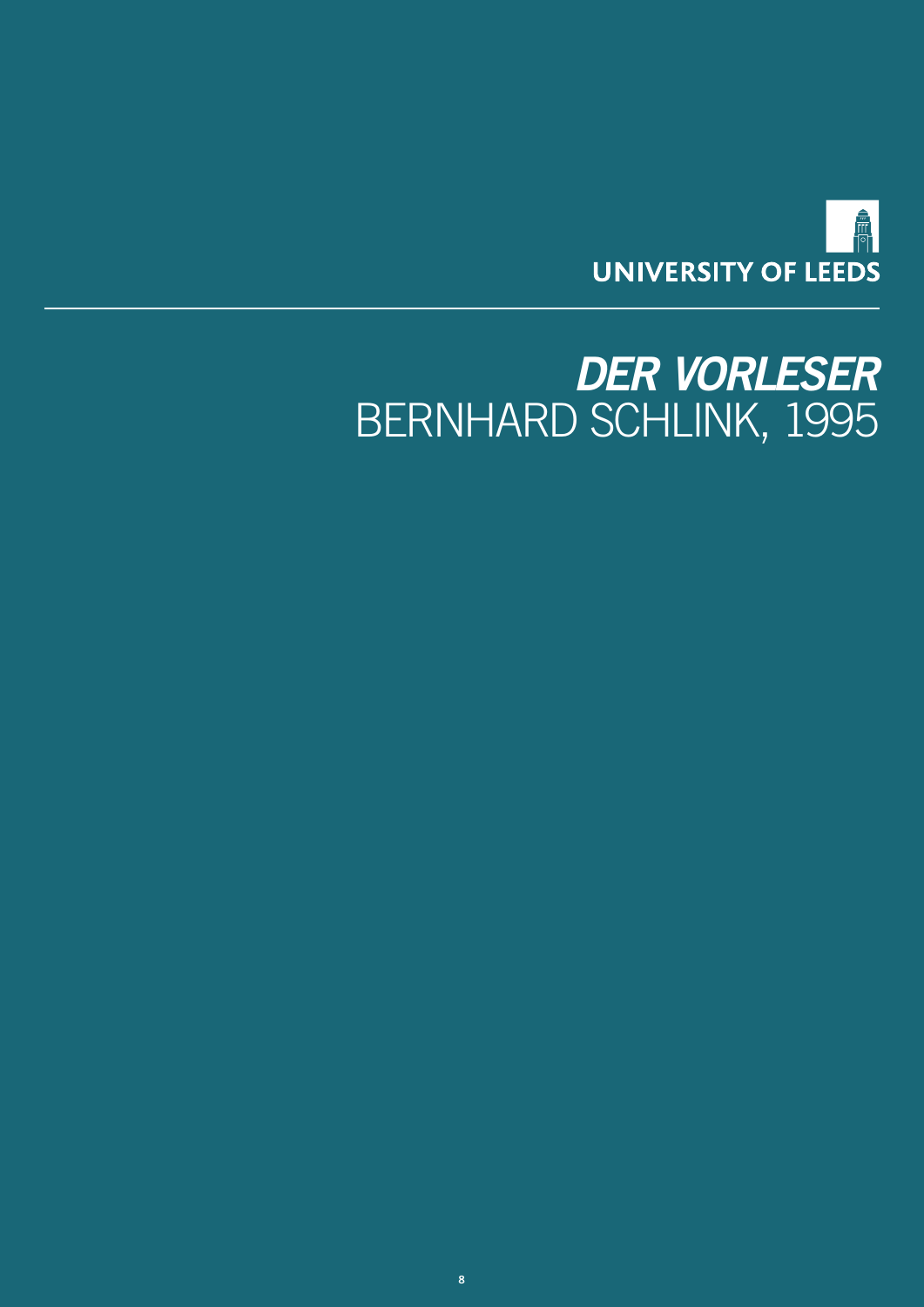# *DER VORLESER***, BERNHARD SCHLINK, 1995 (DIOGENES TASCHENBUCH EDITION: 2003)**

An internationally and critically acclaimed novel, *Der Vorleser* tackles the Holocaust and questions of guilt and responsibility, exploring the difficulties experienced by post-war generations in Germany as they try to come to terms with the events in their nation's past. The novel tells the story of Michael Berg's relationship with an older woman, Hanna Schmitz, who turns out to have been a former guard at Auschwitz and later hangs herself.

# **Why teach this text?**

Part of this text's commercial and critical success, both in Germany and around the world, is its accessible and unadorned style. Schmidt's prose is clear and free from philosophical rambling, enabling readers to get close to the characters. Nevertheless, the novel engages with serious questions of human nature, morality, guilt, and the balance between understanding and forgiveness, leaving us certain of only one thing: nothing is ever simply black and white.

# **Ways to read this text**

A provocative vision of *Vergangenheitsbewältigung*, this text acts as a useful stimulus for discussions of the Holocaust and of other atrocities, such as conflicts in the Middle East and the Armenian genocide, addressing themes of morality and personal responsibility. As *Der Vorleser* explores the blurred lines between victims and participants in historical traumatic events, we see the varying responses of different generations to these events, as well as how exactly individuals and nations may try come to terms with the past, through normalisation or memorialisation, for example. Schlink's novel also raises the question of whether popular culture is an appropriate medium for presenting the Holocaust, while encouraging us to consider the ethical implications of drawing parallels between this atrocity and others. Through this text, we may consider the social taboo of the underage Michael's relationship with Hanna, as well as the importance of education and whether or not a person may differentiate between right and wrong inherently or only through being taught. After the collapse of Communism and Capitalism at the end of the Cold War and the subsequent rise in nationalism and tribal rivalry, Schlink looks to the past in his novel and asks us to consider whether fear of what is different and taking advantage of others' weakness is in fact inherent to human nature.

# **Students**

Given the many issues raised by this text, it will appeal to students interested in a variety of fields, including history, politics, ethics, philosophy, and sociology. Its exploration of Hanna's illiteracy and its potential consequence may attract students interested in working in education and women's rights. The Oscar-winning 2008 English language film adaptation may interest students of cinema, while also providing a different way of approaching the text.

### **1. Themes**

'*Als ich fünfzehn war, hatte ich Gelbsucht. Die Krankheit begann im Herbst und endete im Frühjahr. Je kälter und dunkler das alte Jahr wurde, desto schwächer wurde ich.*'

The opening line to *Der Vorleser* is ripe for symbolic interpretation. Beginning with the narrator as a boy in his sick bed suffering from jaundice, yet he as soon as he goes out for a walk and is violently sick. A middle-aged woman helps clear away his vomit, washes him, and sends him home. This is Michael's first encounter with Hanna, and in the days that follow he cannot stop thinking about her. Questions arise: what should we make of Michael's illness, given that in German literature especially, it often indicates an outsider, moral depravity, or an excess of imagination (e.g. Thomas Mann's *Tod in Venedig*). Or is the narrator's illness a metaphor for German society in the 1950s? We could interpret Michael's being sick as symbolic of a society beset by guilt and shame – 'Schuld und Scham' are words that recur frequently throughout *Der Vorleser* – as a result of the war. Hanna's cleaning up of his vomit would be particularly appropriate in this case, given she, more than anybody else, stands for the repression of the past. She has no history, is obsessed with hygiene, and is keen to wash away the past.

# **2. Characters**

**Michael:** As the novel's narrator, Michael is quite unreliable and it often seems that we must read and understand the story he tells better than he does himself. He frequently represses memories of the past, evading and avoiding key elements of his tale (most notably Hanna's illiteracy). He fails to notice the benefits of his present-day perspective or else chooses not to make use of it. Thus we as readers are enabled to judge not only Hanna as a perpetrator of Nazi crimes, but also Michael who paints her as a victim in an attempt to defend her through his clearly biased account of the events of the past. Does the experience of learning to read better make us 'better people'? Or does this allow us to become more aware of the ambiguities of moral questions raised in *Der Vorleser*?

**Hanna:** For Michael, Hanna's illiteracy equals innocence not ignorance, both in the sense of lack of guilt and an infantile innocence of all the 'evil' in the world. Knowledge, in Michael's view, does not make people 'better', it simply burdens them with the horrors of past and present. Once she learns to read, Hanna acquires this guilt and is destroyed by it. We are forced to ask whether her suicide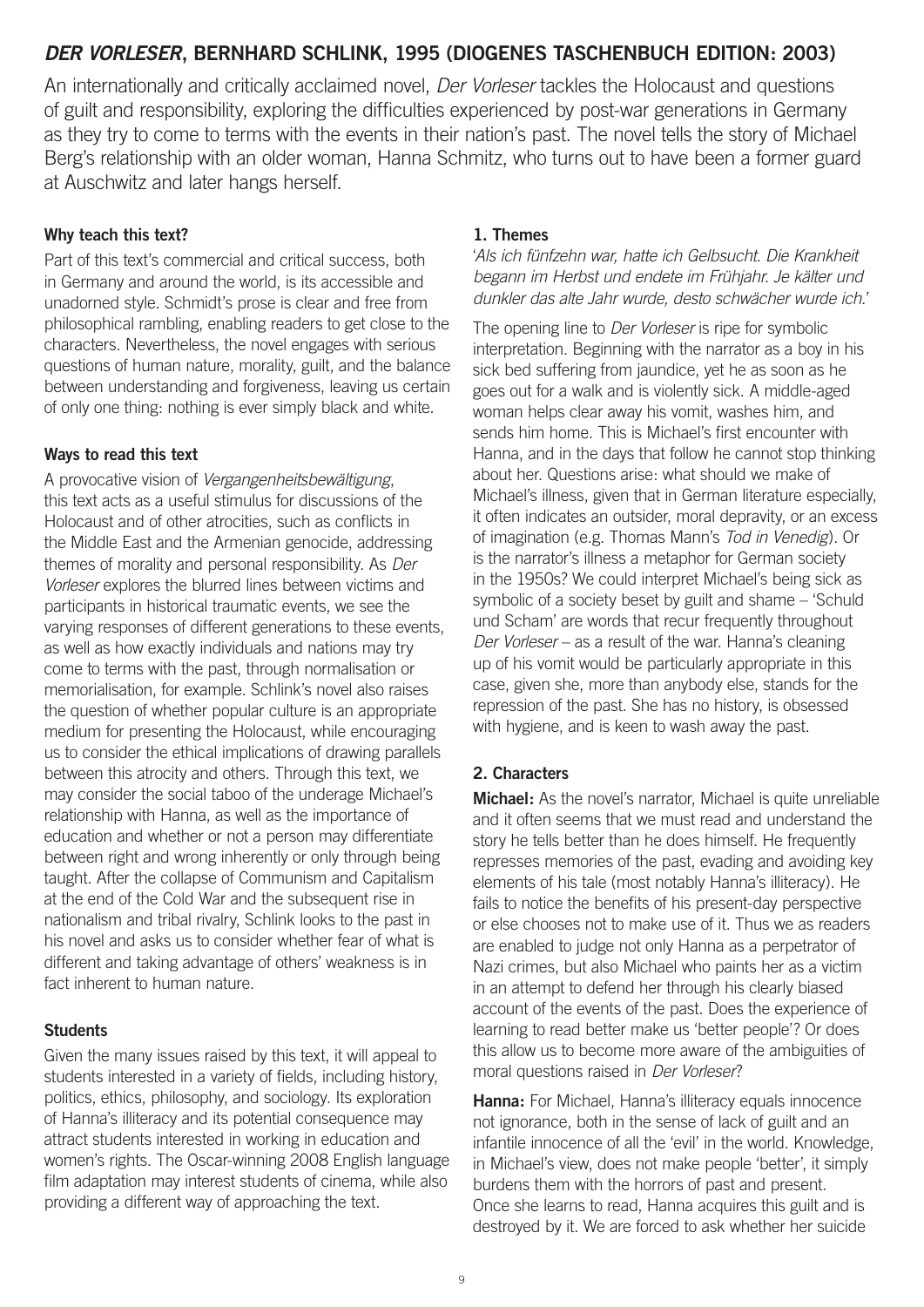represents an attempt at paying the price for her actions or an evasion of responsibility. Nevertheless Hanna's illiteracy acts as a metaphor for an explanation as to why some people turn to evil. Can a lack of education really be why a person fails to treat others with respect? Must we really learn to read and write before we can be expected to behave morally? Or is literacy actually the only guarantee that anyone will behave morally?

# **3. Language**

The language and style of *Der Vorleser* was one aspect that received high praise when it was first published. Abandoning the typically brooding and introspective style of many other German novels, Schlink's prose is clean, simple, and easy to follow. He is not given to florid digressive passages of philosophical abstraction nor does his writing fall into the stereotype of German literature being 'hard work'. This accessibility through Schlink's language and the potential for the novel to universalize the Holocaust – as has been the case with many popular culture representations of the horrors of the Second World War, such as *Sophie's Choice* (1982) and *Schindler's List* (1994) – raises serious questions. Is popular literature or film a suitable medium for the presentation of the Holocaust? Or is it better that such a difficult and fraught topic be dealt with only in history books or documentaries?

# **4. Form and genre**

The novel's three parts are written from the present-day perspective of the narrator, Michael Berg, as he looks back from the early 1990s. Part one takes place in the late 1950s. The narrator is fifteen, and his world revolves his family, schooling, childhood illness, and, increasingly, the thirty-six year old Hanna Schmitz. In part two, the year is 1965, the last year of the Auschwitz trials and the start of the student protests. Michael, who is now a law student, observes Hanna on trial for her role as a guard in an outpost of Auschwitz concentration camp and the death of a large number of women on a forced march.

Realising that she is illiterate, he believes this may have led to her criminal actions (he speculates that she became a guard so that she would not have had to take a promotion and reveal her secret), and wonders if he should pass on this knowledge to the court. In part three, Hanna learns to read and write in prison with the assistance of tape recordings of canonical texts of German literature made by Michael, who never visits her. On the morning of her early release she hangs herself. Eighteen years have passed since her incarceration, making it 1983. A decade goes by before Michael writes his story in post-reunification Germany. In a novel of such ambiguity, which shows us that nothing is black and white, we are forced to consider how ordinary people may act in extraordinary situations. Confronting issues of human nature, morality, guilt, and the balance between understanding and forgiveness, this unsettling yet compelling novel is a testament to attempting to come to terms with the past, as well as a provocation for us to ask uncomfortable questions about ourselves and others, which are still relevant in today's world.

# **Author biography**

Bernhard Schlink was born to a German father and a Swiss mother in 1944, in the small town of Bethel near to the city of Bielefeld. His father had been forced out of his position as a preacher and professor at the Theological Faculty at Giessen University just over a decade earlier, having renounced the Protestant Church's support for Hitler. This eventually landed Schlink's father in concentration camps. Such moral integrity in the face of so many other Germans' complicity with Nazism – is one that clearly shapes his son's best-selling novel. After the war, Bernhard Schlink studied law at West Berlin's Free University, graduating in 1968. He became a judge at the Constitutional Court of the federal state of North Rhine-Westphalia in 1988. Then, in 1992, he was professor for public law and the philosophy of law at the Humboldt University in Berlin. Alongside his academic and legal career, Schlink has also published ten works of literature between 1962 and 2010.

# **Further reading**

- Johnson Sally and Frank Finlay, '(Il)literacy and (Im)morality in Bernhard Schlink's The Reader'. In: Written Language and Literacy, 4:2 (2001), pp. 195–214.
- Klöster, Juliane, Bernhard Schlink. *Der Vorleser*, Oldenbourg Intepretationen, 98, (Oldenbourg, 2000).
- Schlink, Bernhard, and Helmut Moers, Interpretationshilfe Deutsch. *Der Vorleser* (Stark Verlagsgesellschaft, 2000).
- Schmitz, Helmut, 'The Return of the Past: Post-Unification Representations of National Socialism: Bernhard Schlink's *Der Vorleser* and Ulla Berkéwicz's Engel sind schwarz und weiß'. In: Clare Flanagan and Stuart Taberner (eds.), 1949/1989: Cultural Perspectives on Division and Unity in East and West, German Monitor 50 (Amsterdam: Rodopi, 2000), pp. 259–76.
- Taberner, Stuart, 'The Morality of Loving a Concentration Camp Guard. Teaching Bernhard Schlink's *Der Vorleser*'. In: Deutsch Lernen und Lehren, March 2002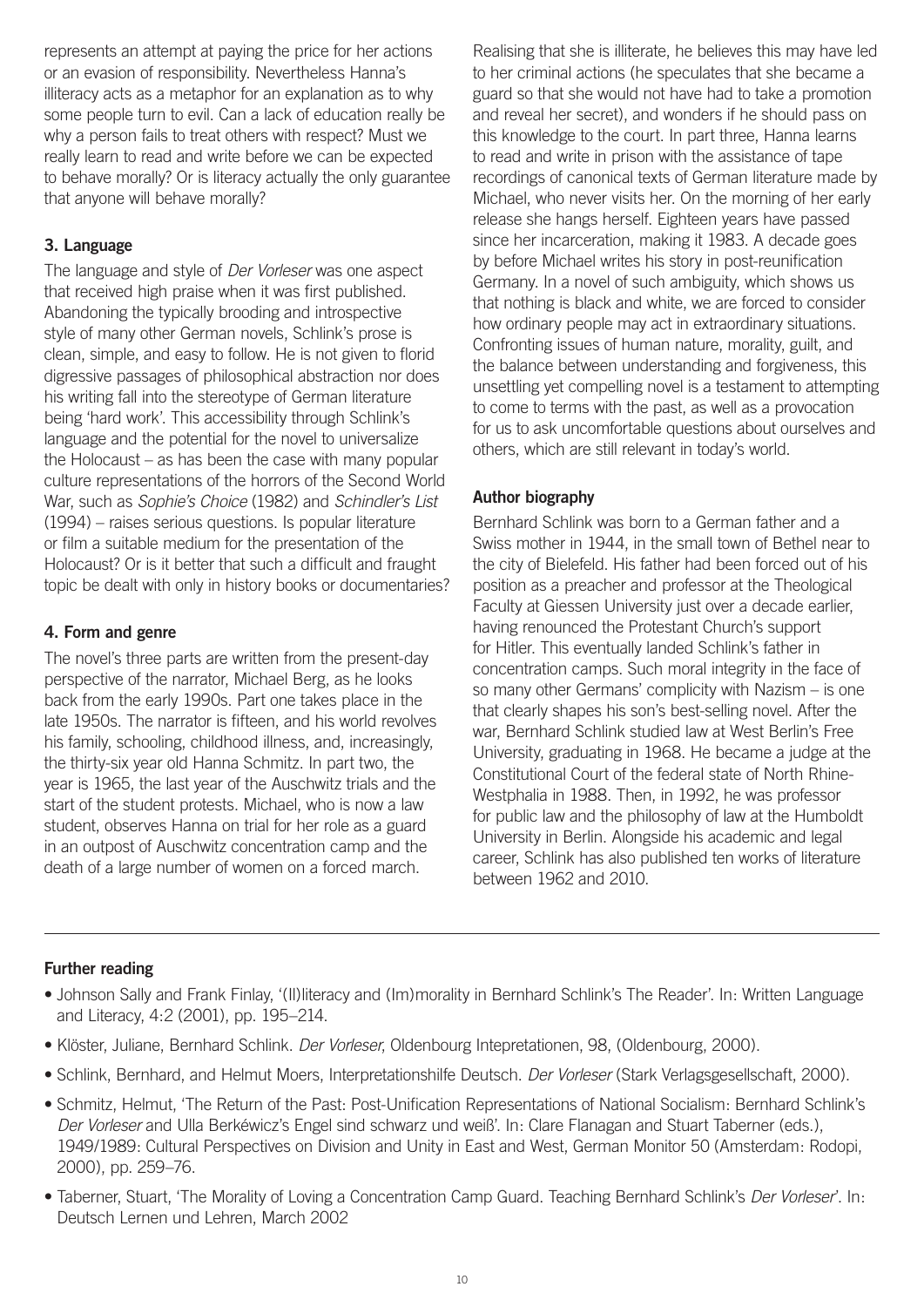# **Useful websites**

• On the Holocaust: <http://www.holocaust-education.de/>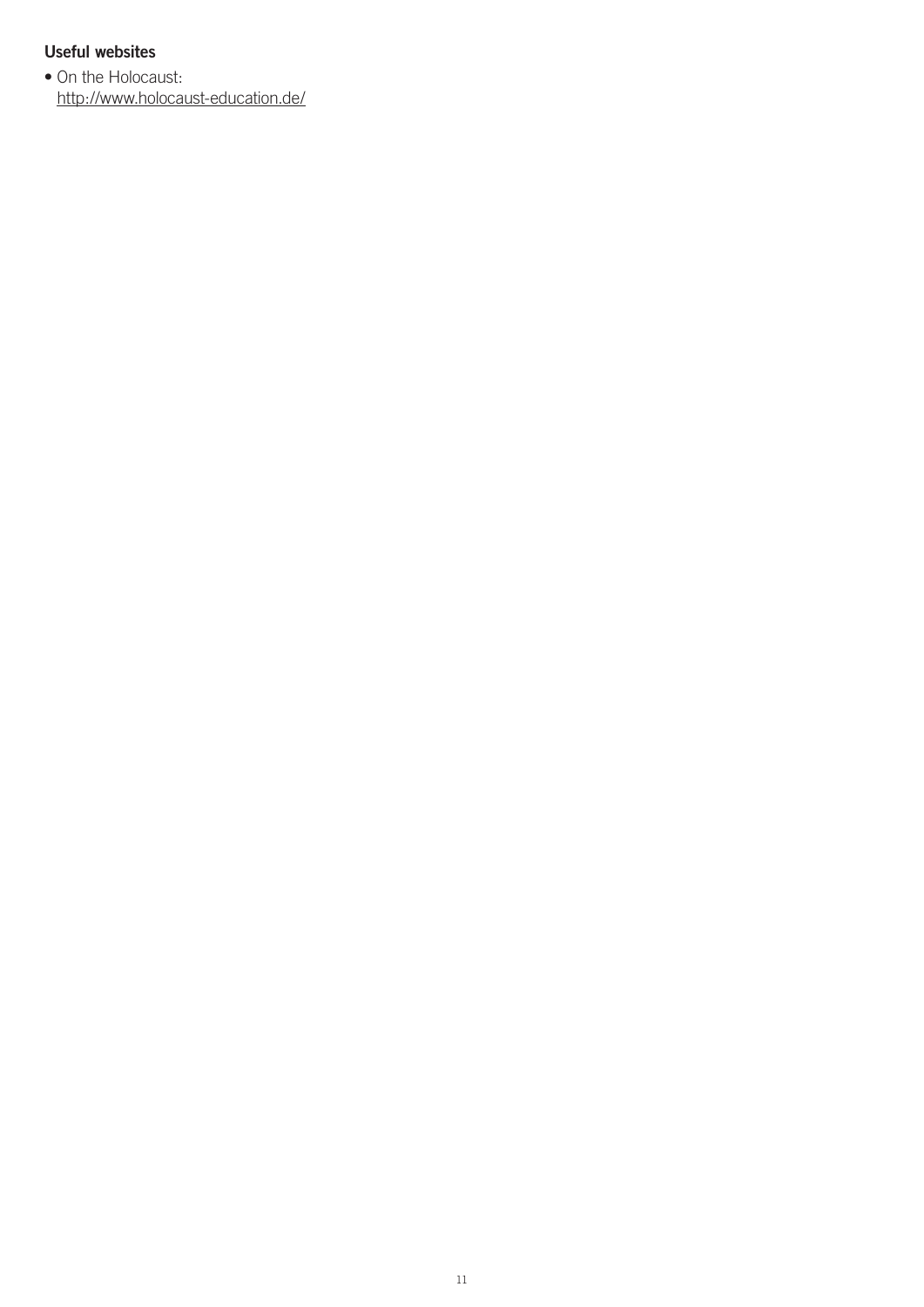

# <span id="page-11-0"></span>*GOOD BYE, LENIN!*  DIRECTED BY WOLFGANG BECKER, 2003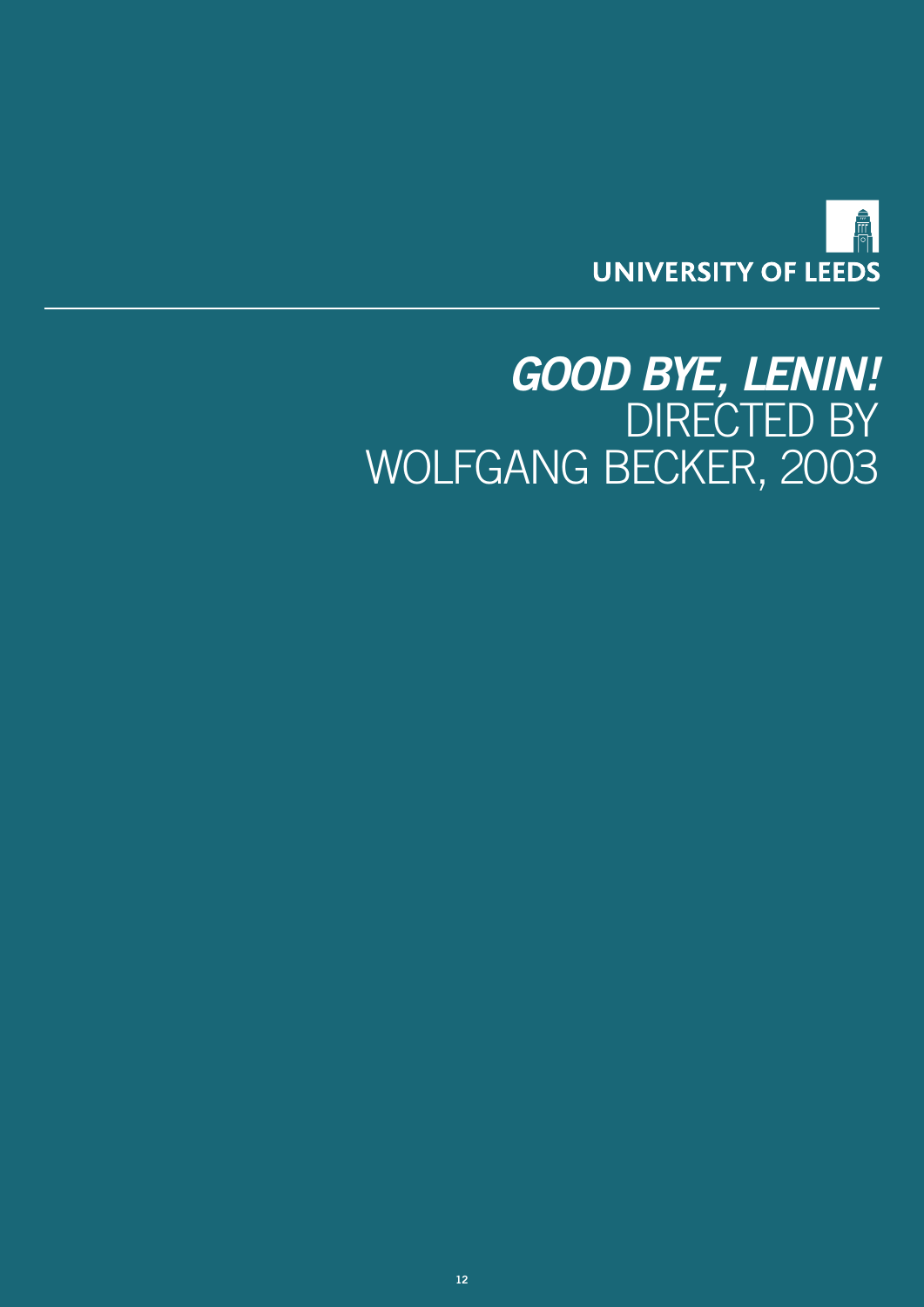# *GOOD BYE, LENIN!* **DIR. WOLFGANG BECKER, 2003**

Following the life of Alex Kerner and his family between October 1989 and German Reunification the following year, *Good Bye, Lenin!* is a critically acclaimed coming-of-age tragicomedy that simultaneously explores familial emotions and great historical events. Alex's mother, devoted to the Socialist East German state, has lost her husband and after a heart attack leaves her in a coma for eight months, she wakes up in a world where the Berlin Wall has fallen. To protect her from the shock and avoid a second, potentially fatal heart attack, Alex decides to keep her in the dark, pretending that the GDR still exists and nothing has changed.

# **Why teach this film?**

Now seen as a modern classic, this film offers a way into understanding German society towards the end of the twentieth century through its engaging yet pleasantly absurd story. As Alex attempts to make history stand still, we are presented with a tragi-comic exploration of political upheaval and personal crises. As the film gently mocks the tenets of Communism and Capitalism, the Kerner family embodies Germany's struggle to reconcile with its past and present.

# **Ways to read this film**

Primarily, this film can be seen as an examination of social history and political change through both a macrocosmic and a microcosmic lens, allowing audiences to gain an insight into life in East Germany before and after the fall of the Berlin Wall. Yet the film also explores many themes which tie into other areas of the A-level specification, such as the nature of family roles and responsibilities, political activism, immigration, and the reliability of the media. Becker's film looks at both the nature and examples of social stereotyping.

# **Students**

It goes without saying that this film will appeal to students interested in modern European history, and the examination of individuals' lives amid a time of massive political change would also interest students of politics and economics. However, the nuanced balance of tragedy and comedy in the film could appeal to students interested in drama or theatre studies. The moral questions explored in the film around the treatment of Alex's mother would make appealing not only to students interested in philosophy or ethics, but perhaps even those interested in pursuing careers in healthcare, therapy, or social work.

# **1. Themes**

#### $3:35 - 4:30$

This key scene at the beginning of the films establishes a foundation on which many of the film's most important themes are built. We gain an insight into Alex's relationship with his mother, Christiana, when he was a child, as well as learning something of his hopes for the future. The style of the film here, the transition from super 8 film to a standard cinematic shot, highlights the difference between childhood and the reality of adulthood. Clear parallels can be drawn here between nostalgic reflection on the past and the harsher, clearer reality of the present. In this brief scene, themes of old and new are set up, particularly through Alex's reflections about Sigmund Jähn, the first East German in space, alongside themes of familial relationships and personal hopes and dreams. These ideas recur throughout the film, as the viewer reflects on the extent to which we each attempt to create our own perfect world, and how far this is actually possible. Alex creates his mother's perfect world, foraging in bins for former GDR products and creating elaborately faked news reports with his friend Denis, but at what cost? He (somewhat ironically) states, '*Die DDR, die ich für meine Mutter schuf, wurde immer mehr die DDR, die ich mir vielleicht gewünscht hätte*'. Perhaps, in the end, the love and support of one's family is what truly matters.

# **2. Language**

### 55:39 – 104:31

In this scene, the family celebrates Christiana's birthday, after which she and Alex watch a fabricated news report together to explain the appearance of an enormous Coca Cola advertisement on a nearby building. This film exemplifies Alex's use of language in the film in order to create and manipulate reality for his mother (and himself). By altering the reality of post-*Wende* East Berlin so that it is aligned with his mother's recollection of an earlier socialist society. The viewer therefore questions what reality is, and to what extent the world we live in is fabricated and constructed. Perhaps there is no such thing as an objective reality, only different realities founded on our beliefs and preconceptions, as well as the information we receive from others. As Alex affirms, '*die Wahrheit ist nur eine zweifelhafte Angelegenheit*'. Throughout the film he ironically mirrors the propaganda efforts of the former GDR, creating a fictional reality for his mother, providing the viewer with a microcosmic insight into political spin on a family level.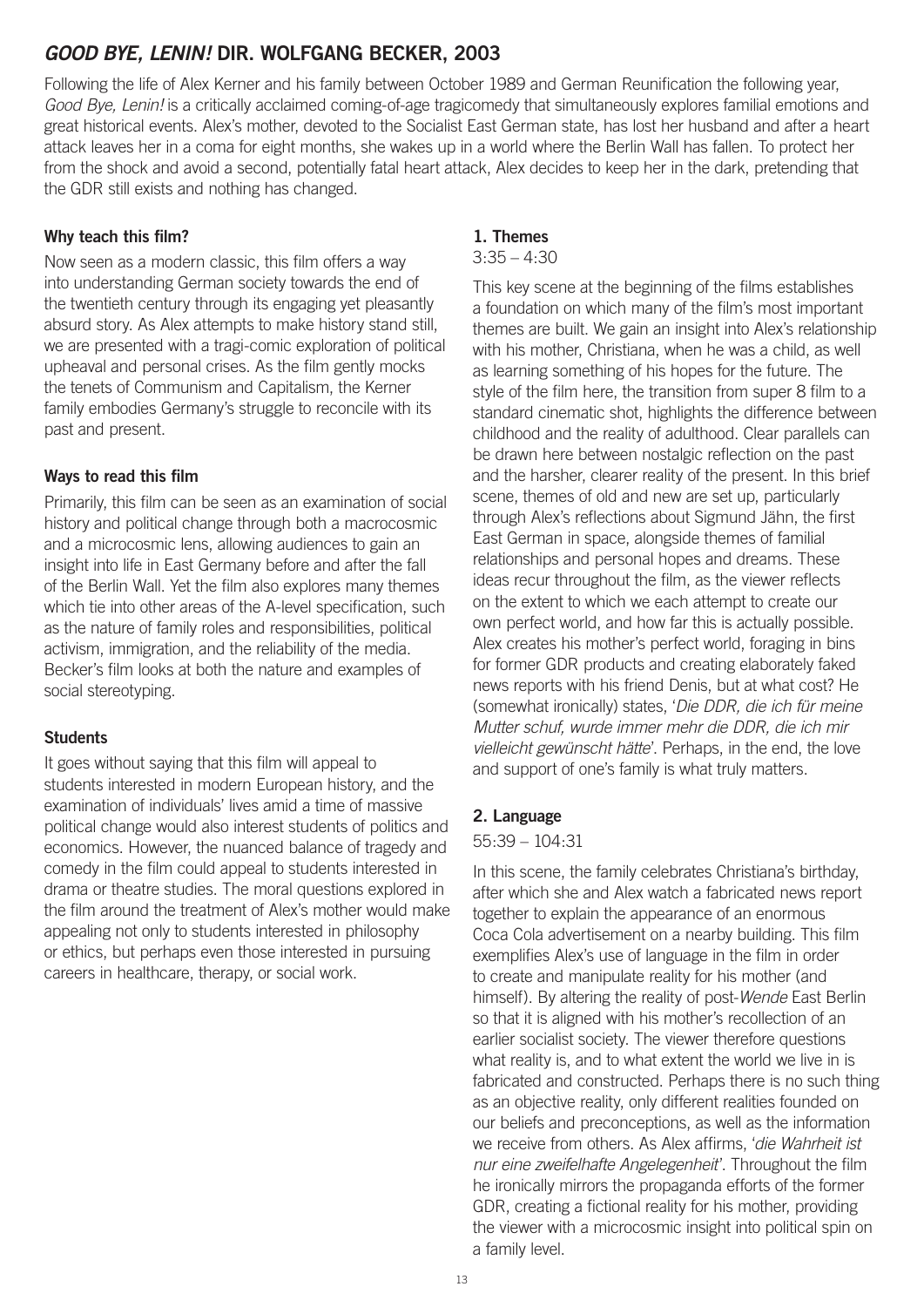# **3. Characters**

**Alex:** The protagonist and narrator of the film, Alex mediates our understanding of events through an ironic, sardonic, and witty voiceover. Through this the viewer gains an insight into the tumult and chaos surrounding German reunification, as well as how tumultuous and chaotic family relationships can be. Alex's commentary on political, social, and historical events arguably presents them in a less dramatized way than a documentary or news report may (although the film does include archive footage, which we will come to later). The fall of the Berlin Wall and the collapse of the GDR are not presented in particularly spectacular or melodramatic way. This suggests not only the imperfections and flaws of the GDR, but also of West German capitalism: both fall under Alex's ironic commentary, which remains distant and unemotional as far as political events are concerned. The film focuses instead, through Alex, on the experiences of individuals in the Kerner family, encouraging the viewer's empathy via universal themes of familial conflicts and relationships.

**Christiana:** Alex's mother is the subject of the film's opening scene, a flashback to her interrogation at home by the Stasi after her husband's flight from the GDR. We later learn that Alex's father did not run away with another woman, as Christiana had always claimed, but rather his escape was planned, as Christiana was due to follow after with the children. However, her fear of being arrested when applying for an exit visa prevents her from fleeing the country, and so she devotes herself to life in the GDR. After her stroke and subsequent coma, Christiana is presented with a fabrication of a socialist world that no longer exists. The more she discovers about this world, the

more elaborate and farcical Alex's pretences must become in order to prevent her from discovering the truth. When she first ventures outside their flat, she witnesses a statue of Lenin being flown away by helicopter, but interestingly she does not (or cannot) follow. Stepping into the real world away from Alex's lies and distortions, allows Christiana to begin to face the truth of her life and her situation regarding her husband, her family, and her country.

# **4. Cinematography and style**

The director's use of comedy, slapstick, and farce is undeniably effective in portraying the chaos and turmoil of Berlin at this period in history, as well as some of the hypocrisies of the former GDR regime. This is a film built on lies, a world created around distortions of the truth, which will inevitably fall apart sooner or later – an apt parallel of the former GDR. The director makes effective use of news reports and archived documentary footage during the film, which allows him to also play with how the truth is represented. The viewer is also reminded that the film is about real events, although we are shown how easy it can be to distort and present reality differently through the media. Montage is another tool of the director's which works alongside documentary footage to juxtapose not only the two different sides of Berlin at the time of the *Wende*, but also two contradictory political regimes. The colourless shots of supermarkets in the former East contrasted with the bright colours of the new goods in western supermarkets is a good example of this, yet the metaphor is more profound: this juxtaposition offers the viewer a glimpse into the pitfalls of each system, as the lack of choice or change in the East is contrasted with the excesses and potential wastefulness of the West.

### **Further reading**

- Cooke, Paul and Chris Homewood, eds., *New Directions in German Cinema* (London: I. B. Tauris, 2011)
- Creech, Jennifer, 'A Few Good Men: Gender Ideology, and Narrative Politics in *The Lives of Others* and *Good Bye, Lenin!* ' in *Women in German Yearbook*, 25 (2009), pp. 100–126
- Downing, Crystal, 'Staging Ideology and Love in *Good Bye, Lenin!* ' in *Film & History: An Interdisciplinary Journal*, 43:2 (2013), pp. 5–16
- Godeanu-Kenworthy, Oana, 'Deconstructing Ostalgia: The National Past between Commodity and Simulacrum in Wolfgang Becker's *Good Bye, Lenin!* ' in *Journal of European Studies*, 41:2 (2011), pp. 161–177
- Hodgin, Nick, *Screening the East: Heimat, Memory and Nostalgia in German Film since 1989* (2011)
- O'Brien, Mary-Elizabeth, *Post-Wall German Cinema and National History: Utopianism and Dissent* (London: Camden House, 2012)
- Prager, Brad, 'Passing Time Since the *Wende*: Recent German Films on Unification', in *German Politics & Society*, 28:1 (2010), pp. 95–110

# **Useful websites**

- <http://germanfilm.co.uk>
- <http://www.filmeducation.org/pdf/film/GoodbyeL.pdf>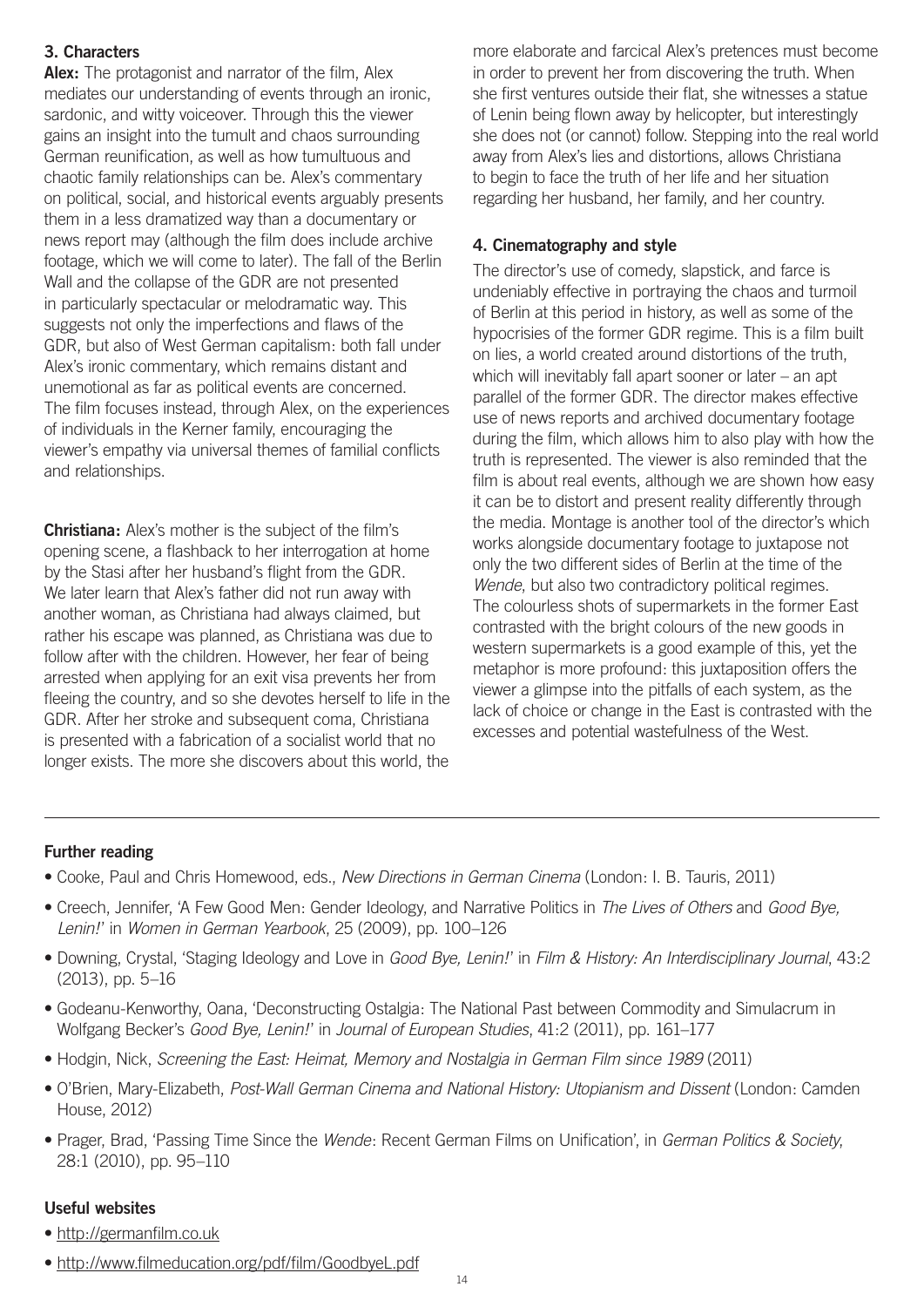

# <span id="page-14-0"></span>*DAS LEBEN DER ANDEREN*  DIRECTED BY FLORIAN HENCKEL VON DONNERSMARCK, 2006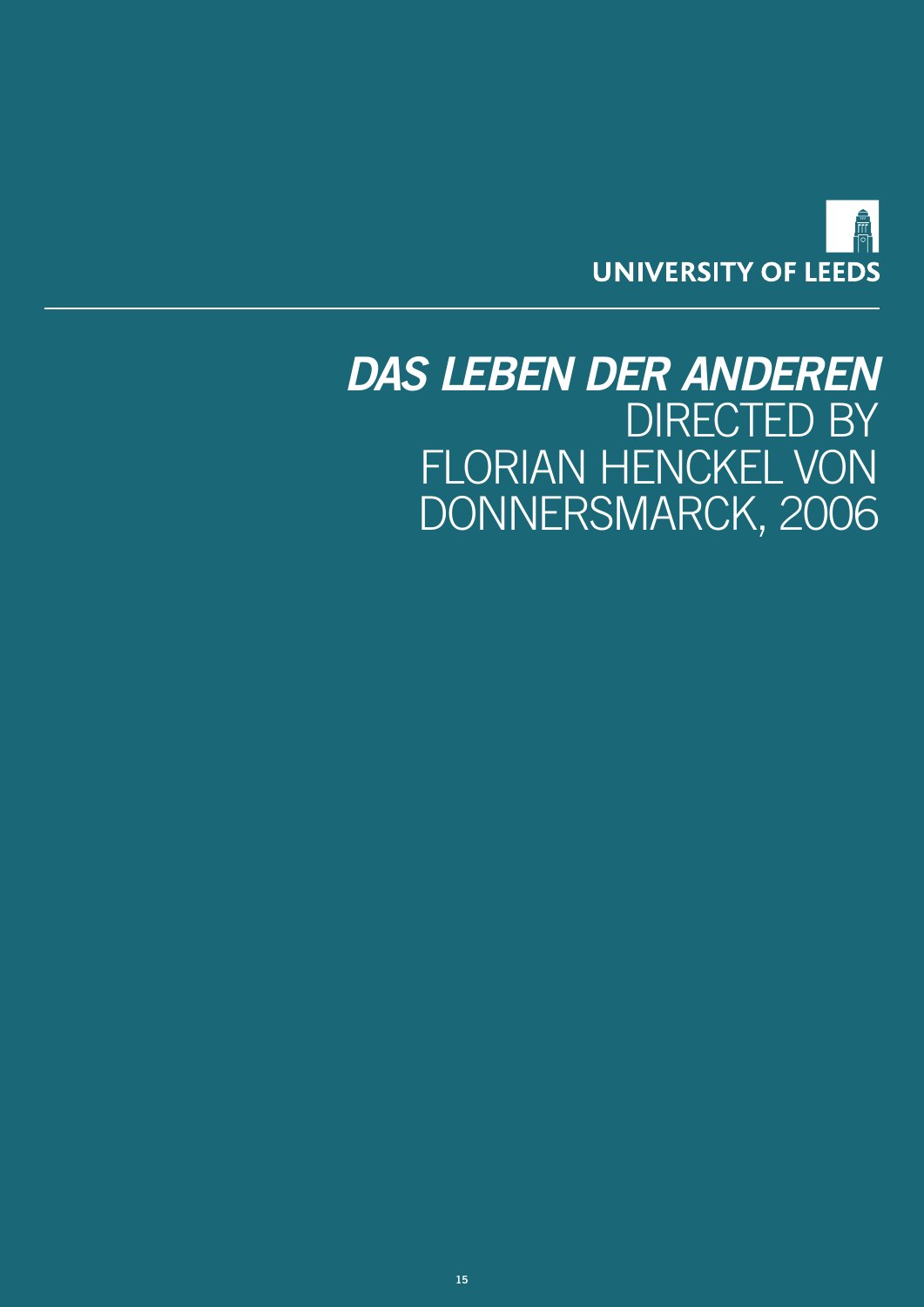# *DAS LEBEN DER ANDEREN* **DIR. FLORIAN HENCKEL VON DONNERSMARCK, 2006**

Set in East Berlin in 1984, Donnersmarck's first full length feature film is both a human drama and a political thriller. As the Stasi begins surveillance on the ostensibly compliant socialist playwright, Georg Dreyman and his partner Christa-Maria Sieland, an actress, we witness the extents to which state security in former East Germany went in order to ensure control over its citizens. Ordinary people spy on friends and strangers, either through coercion or of their own volition; fear, blackmail, and oppression loom large; and human tragedy comes to the fore under the iron grip of a paranoid regime which drives its artists and creative citizens to exile, compromise, or suicide. No coincidence, perhaps, that it opens in 1984.

# **Why teach this film?**

After the comedies of *Sonnenallee* and *Good Bye, Lenin!*, *Das Leben der Anderen* was significantly the first major drama made about the former East German state after the fall of the Berlin Wall seventeen years earlier. Less tinged with nostalgia for an ideologically divided Germany than these earlier films, *Das Leben der Anderen* takes a cold, hard look at life under the former GDR and the oppression of the Stasi. Internationally praised and critically acclaimed, this film has firmly established itself as one of the most significant German language films of the past decade, winning not only an Academy Award for Best Foreign Language Film, but also seven Deutscher Filmpreis awards.

# **Ways to read this film?**

Historical drama, historical thriller, human tragedy, this film could be categorised in a wide variety of ways. *Das Leben der Anderen* closely focuses on a personal story against the backdrop of totalitarian repression, sinister power games, and shifty political manoeuvring. Although criticised by some for its bleakness and occasionally taking liberties with what was possible under the former GDR, the film is a generally accurate peek through the cracks of former East Germany.

### **Students**

This film will appeal to students interested in modern European history, particularly thanks to its examination of the inner workings of state security under a politically oppressive regime. Students of economics and politics may also be interested, particularly those concerned with civil rights and issues surrounding freedom of speech. However, the consideration of the lives of people on both sides of the fence, so to speak, of a totalitarian regime, as well as the balance of the good and the bad in all characters in the film, will appeal to students interested in theatre or drama studies, as well as philosophy or journalism.

#### **1. Themes**

#### *Sonate vom guten Menschen*

Music plays an important role in this film and was in fact one of the director's inspirations for making the film. Donnersmarck did not initially intend to make a film about the Stasi, but was moved by a quote from Lenin and not being able to listen to music often: "It affects your nerves, makes you want to say stupid, nice things, and stroke the heads of people who could create such beauty while living in this vile hell." A key moment in the development not only of Gerd Wiesler's character, but also of the themes of freedom and surveillance is when Georg Dreymann plays a piece of music by Beethoven for Christa-Maria – these two characters representing artistic resistance to the oppression of the GDR. Unbeknownst to them, listening in the attic is Wiesler, who is moved to tears by the beauty of the music. We, the viewers, watch as he begins to transform from an outside observer of Georg and Christa-Maria into part of their lives. We wonder to what extent this music makes him desire freedom from the regime he represents; the music affects Wiesler as we witness how the regime is affecting the lives of artists. This balance, evoked many times throughout the film, in the yin and yang of characters' lives, the secrecy of surveillance, and the resistance to the regime, is likewise an important theme in *Das Leben der Anderen*.

### **2. Language**

#### *Opening scene*

Language, speech, and silence are all intrinsic aspects of *Das Leben der Anderen*: what is said and not said, what is shared and what is overheard, all drive the story forward, ratchetting up the tension as the film progresses. As the film begins, we are faced with two scenes which are intercut with one another: an interrogation, and a later training class given by Wiesler for aspiring agents of the Stasi. Having told the students how to deduce whether an interrogation subject is telling a lie, Wiesler judges a student's question to be too compassionate or empathetic, and a mark is placed next to this student's name on the register. Through its use of language, what is spoken and left unspoken, this scene encapsulates not only the fear inspired by the Stasi and their ruthless uncompromising interrogation of GDR citizens, but also the extent to which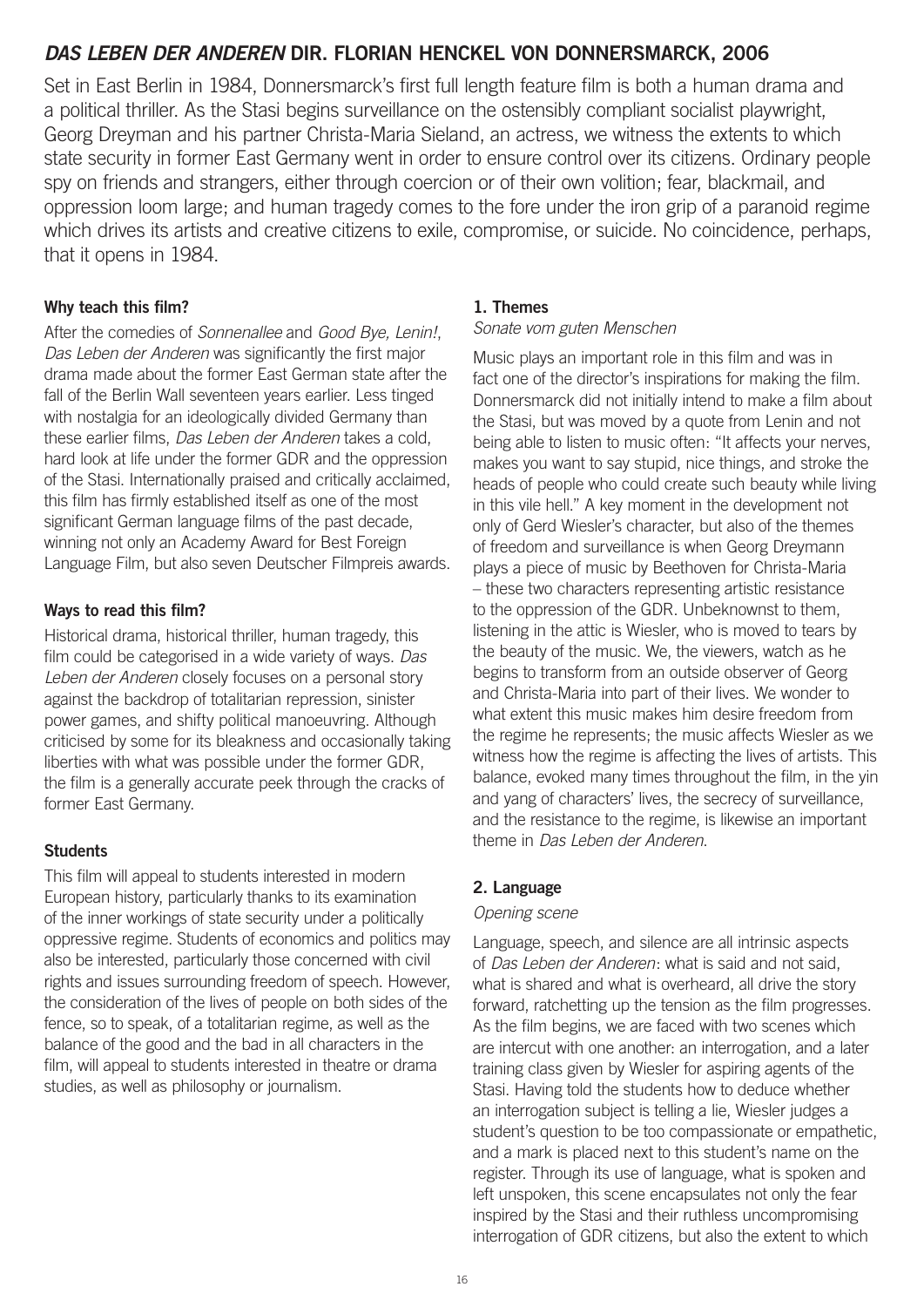surveillance was carried out within GDR society: even in the headquarters of the secret police. Language and the layering of multiple scenes heightens the tension and the intensity of oppression in the film itself and in the historical period shown.

# **3. Characters**

**Gerd Wiesler (HGW XX/7):** Devoted agent of the Stasi, Wiesler is, at the beginning of *Das Leben der Anderen*, the very embodiment of the agency he works for: an authority figure, lecturing others on surveillance techniques, isolated, austere, and focused, both in work and in the outside world. He is a true believer in the GDR and its secret service's means of enforcing the government's ideology. Setting up an observation post in the attic of Georg Dreymann's apartment building to spy on the playwright, his girlfriend, and their friends, Wiesler begins his calculating surveillance of the "lives of others", which will eventually lead to his redemption. Through his secret access to Georg and Christa-Maria's lives, Wiesler becomes inextricably bound to them despite the fact that they hardly share a single scene in the entire film. As a man who has sacrificed his personal life for his country – spending his evenings alone with a microwave meal or in the company of a prostitute – Wiesler has also lost some of his humanity along the way. Ironically, it is the infringement of human rights he engages in by spying for the Stasi which paves the way for him to regain some humanity. He spends the next twenty years after the main events of the film steaming open letters or delivering mail, only to be finally vindicated for the moment of compassion which costs him his career in the Stasi by the dedication in Georg Dreymann's book four years after the fall of the Berlin Wall: "*HGW XX/7 gewidmet, in Dankbarkeit*".

# **Georg Dreymann and Christa-Maria Sieland:**

Christa-Maria and Georg are prominent figures in the theatre world of the GDR, sympathetic to the dissident views of many other artists in East Germany, who nonetheless make concessions to the government. Georg toes the party line regarding the content of his plays, and Christa-Maria reluctantly takes favours from political figures and submits to their corrupt demands. As the film progresses, these sacrifices take their toll on the characters' relationship. Interestingly, as Wiesler becomes more and more engrossed in his surveillance of the playwright and the actress, he becomes more like an actor playing a role as opposed to a convinced and committed government agent. At the same time, Georg becomes the cover operator, the man engaged in secrecy and covert action. However, any control that Georg believes he has over the situation is an illusion, just like the GDR's control over their citizens: eventually things come to breaking point. In a moment of cruel irony, when Wiesler has already secretly removed incriminating evidence of Christa-Maria's betrayal of Georg from their flat, the actress flees the building, running into the path of an oncoming truck, which ends her life: '*der Einsatz ist beendet*' (Obersleutnant Anton Grubiz)

# **4. Cinematography and style**

The style and cinematography of *Das Leben der Anderen* is perfectly suited to conveying the claustrophobic and oppressive atmosphere of GDR society under Stasi surveillance through a muted colour palette. The mournful soundtrack mirrors the mood of society and the blending of diegetic and non-diegetic sound over the course of the film parallels the intertwining and eventual meeting of Wiesler's world and that of Georg and Christa-Maria. Tightly edited and paced, the film builds up tension and discomfort for the characters and for the viewer, as we witness Wiesler's awakening from loyal state agent to betrayer of GDR ideals and sympathiser with those he has been spying on.

# **Further reading**

- Berghahn, Daniela, 'Remembering the Stasi in a Fairy Tale of Redemption: Florian Henckel von Donnersmarck's *Das Leben der Anderen*', in Oxford German Studies, 38:3 (2009), pp. 321–333
- Cooke, Paul and Chris Homewood, eds., *New Directions in German Cinema* (London: I. B. Tauris, 2011)
- Creech, Jennifer, 'A Few Good Men: Gender Ideology, and Narrative Politics in *The Lives of Others* and *Good Bye, Lenin!* ' in Women in German Yearbook, 25 (2009), pp. 100–126
- Hodgin, Nick, *Screening the East: Heimat, Memory and Nostalgia in German Film since 1989* (2011)
- Mueller, Gabriele and James Martin Skidmore, eds., *Cinema and Social Change in Germany and Austria* (Waterloo, Ontario: Wilfrid Laurier University Press, 2012
- O'Brien, Mary-Elizabeth, *Post-Wall German Cinema and National History: Utopianism and Dissent* (London: Camden House, 2012)